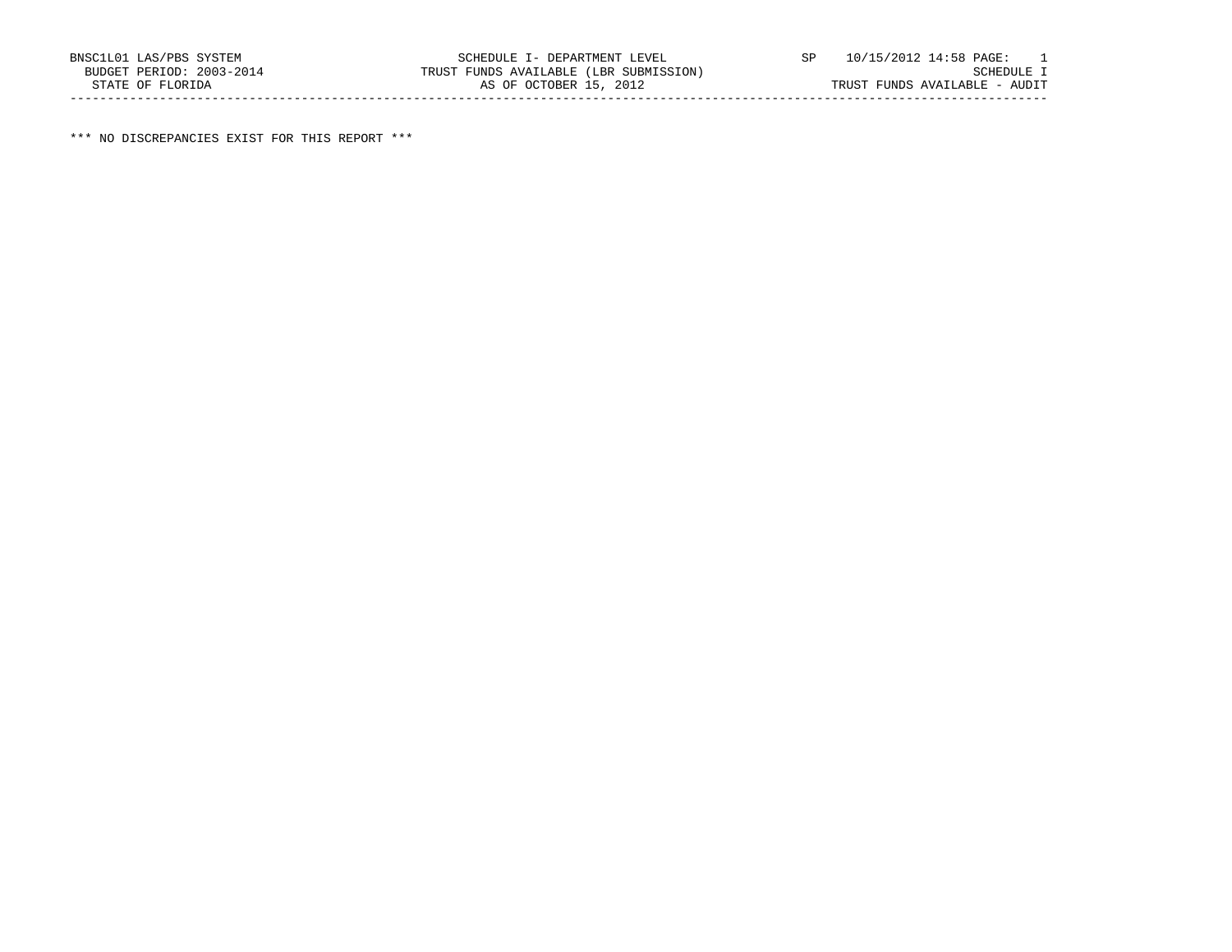| BNSC1L01 LAS/PBS SYSTEM<br>BUDGET PERIOD: 2003-2014<br>STATE OF FLORIDA                                                                                                                                                                                                 | SCHEDULE I- DEPARTMENT LEVEL<br>TRUST FUNDS AVAILABLE (LBR SUBMISSION)<br>AS OF OCTOBER 15, 2012 |                                                                                                                                                         |                                        | SP 10/15/2012 14:58 PAGE:<br>-1<br>SCHEDULE I<br>TRUST FUNDS AVAILABLE                                            |              |
|-------------------------------------------------------------------------------------------------------------------------------------------------------------------------------------------------------------------------------------------------------------------------|--------------------------------------------------------------------------------------------------|---------------------------------------------------------------------------------------------------------------------------------------------------------|----------------------------------------|-------------------------------------------------------------------------------------------------------------------|--------------|
|                                                                                                                                                                                                                                                                         |                                                                                                  |                                                                                                                                                         | COL A01 COL A02                        | COL A03 COL A04<br>ACT PR YR CURR YR EST AGY REQUEST AGY REQ N/R<br>EXP 2011-12 EXP 2012-13 FY 2013-14 FY 2013-14 |              |
| TRANSPORTATION, DEPT OF 55000000                                                                                                                                                                                                                                        |                                                                                                  |                                                                                                                                                         |                                        |                                                                                                                   |              |
| FUND: TURNPIKE RENEW/REPLACE TF 2324                                                                                                                                                                                                                                    |                                                                                                  |                                                                                                                                                         |                                        |                                                                                                                   |              |
| SECTION I: DETAIL OF REVENUES                                                                                                                                                                                                                                           | REVENUE CAP SVC AUTH MATCHING % CFDA<br>CODE CHG % ST I/C LOC I/C NO.                            |                                                                                                                                                         |                                        |                                                                                                                   |              |
| 01 TFER IN-TPK GR TF-2326    001500 NO    0.0    338.227    0.00<br>02 INTEREST 6000502 NO 0.0 17.61 0.00 0.00                                                                                                                                                          |                                                                                                  | $\begin{array}{cccc} 0.00 & 31,300,000 & 35,280,000 & 47,549,123 \\ 0.00 & 724,006 & 474,932 & 124,005 \end{array}$<br>25,410,108 58,923,230 11,661,490 |                                        |                                                                                                                   |              |
| TOTAL TO LINE B IN SECTION IV                                                                                                                                                                                                                                           |                                                                                                  |                                                                                                                                                         | 57, 434, 114 94, 678, 162 59, 334, 618 |                                                                                                                   |              |
| SECTION II: DETAIL OF NONOPERATING EXPENDITURES                                                                                                                                                                                                                         | OBJECT TRANSFER CFDA<br>CODE<br>TO BE<br>NO.                                                     |                                                                                                                                                         |                                        |                                                                                                                   |              |
| 01 REIMBURSE STTF 2540<br>02 ASSESSMENT ON INVESTMENTS<br>03 CURRENT YEAR BUDGET AMENDMENTS                                                                                                                                                                             | 810000 55000000<br>830000<br>899000                                                              | 57,610<br>36,355                                                                                                                                        | $36,355$ 21,846 5,704<br>2,333,488     |                                                                                                                   |              |
| TOTAL TO LINE E IN SECTION IV                                                                                                                                                                                                                                           |                                                                                                  |                                                                                                                                                         | 93,965 2,355,334                       | 5,704                                                                                                             |              |
| SECTION III: ADJUSTMENTS                                                                                                                                                                                                                                                | OBJECT<br>CODE                                                                                   |                                                                                                                                                         |                                        |                                                                                                                   |              |
| 01 FCO EXPEND NOT INCLUDED ON SCHEDULE I<br>05 FCO REVERSIONS OF PY APPROPRIATIONS                                                                                                                                                                                      | 991000<br>991000                                                                                 | 3,199,570                                                                                                                                               |                                        | 16,721,472- 35,371,839- 23,955,117-                                                                               |              |
| TOTAL TO LINE H IN SECTION IV                                                                                                                                                                                                                                           |                                                                                                  |                                                                                                                                                         |                                        | 13,521,902- 35,371,839- 23,955,117-                                                                               |              |
| SECTION IV: SUMMARY                                                                                                                                                                                                                                                     |                                                                                                  |                                                                                                                                                         |                                        |                                                                                                                   |              |
| UNRESERVED FUND BALANCE - JULY 1<br>ADD: REVENUES (FROM SECTION I)<br>OTAL FUNDS AVAIL: -<br>TOTAL FUNDS AVAILABLE (LINE A + LINE B)                                                                                                                                    | (A)<br>(B)<br>(C)                                                                                | 24,289,840<br>57,434,114<br>81,723,954                                                                                                                  | 94,678,162 59,334,618                  | 94,678,162 59,334,618                                                                                             |              |
| LESS: OPERATING EXPENDITURES<br>LESS: NONOPERATING EXPENDITURES (SECTION II) (E)<br>LESS: FIXED CAPITAL OUTLAY (TOTAL ONLY)<br>UNRESERVED FUND BALANCE - JUNE 30 - BEFORE ADJ $(G)$<br>NET ADJUSTMENTS (FROM SECTION III)<br>ADJUSTED UNRESERVED FUND BALANCE - JUNE 30 | (D)<br>(F)<br>(H)<br>(I)                                                                         | 93,965<br>68,108,087<br>13,521,902                                                                                                                      | 2,355,334                              | 5,704<br>56,950,989 35,373,797<br>35, 371, 839 23, 955, 117<br>13,521,902- 35,371,839- 23,955,117-                | 35, 373, 797 |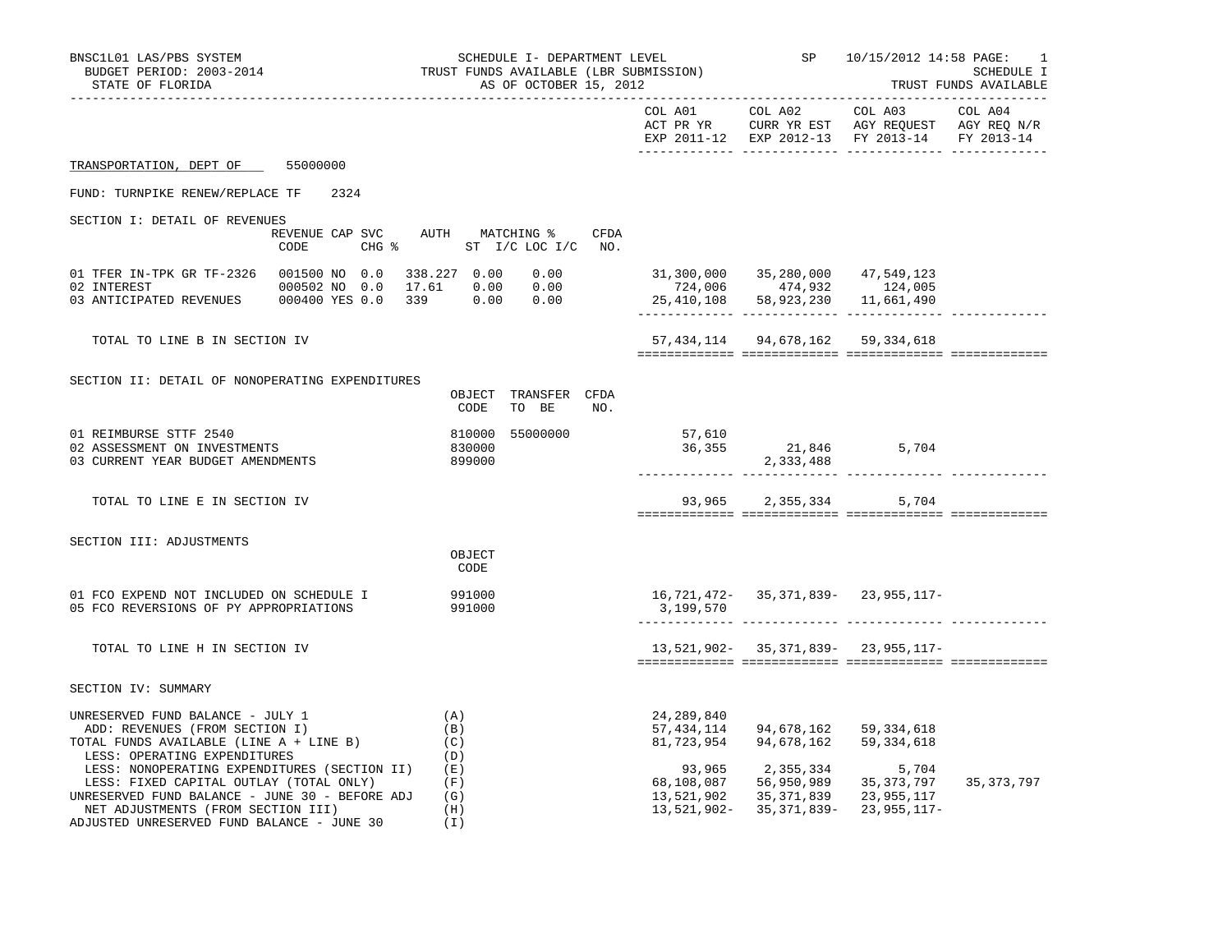| BNSC1L01 LAS/PBS SYSTEM<br>BUDGET PERIOD: 2003-2014<br>STATE OF FLORIDA |          | SCHEDULE I- DEPARTMENT LEVEL<br>TRUST FUNDS AVAILABLE (LBR SUBMISSION)<br>AS OF OCTOBER 15, 2012 | SP                                  | 10/15/2012 14:58 PAGE:<br>SCHEDULE I<br>TRUST FUNDS AVAILABLE |                                      |                                      |
|-------------------------------------------------------------------------|----------|--------------------------------------------------------------------------------------------------|-------------------------------------|---------------------------------------------------------------|--------------------------------------|--------------------------------------|
|                                                                         |          |                                                                                                  | COL A01<br>ACT PR YR<br>EXP 2011-12 | COL A02<br>CURR YR EST<br>EXP 2012-13                         | COL A03<br>AGY REOUEST<br>FY 2013-14 | COL A04<br>AGY REO N/R<br>FY 2013-14 |
| TRANSPORTATION, DEPT OF                                                 | 55000000 |                                                                                                  |                                     |                                                               |                                      |                                      |
| FUND: TURNPIKE RENEW/REPLACE TF                                         | 2324     |                                                                                                  |                                     |                                                               |                                      |                                      |

SECTION IV: SUMMARY

TOTAL UNRESERVED FUND BALANCE FROM STATEWIDE CFO FILE: 24,289,840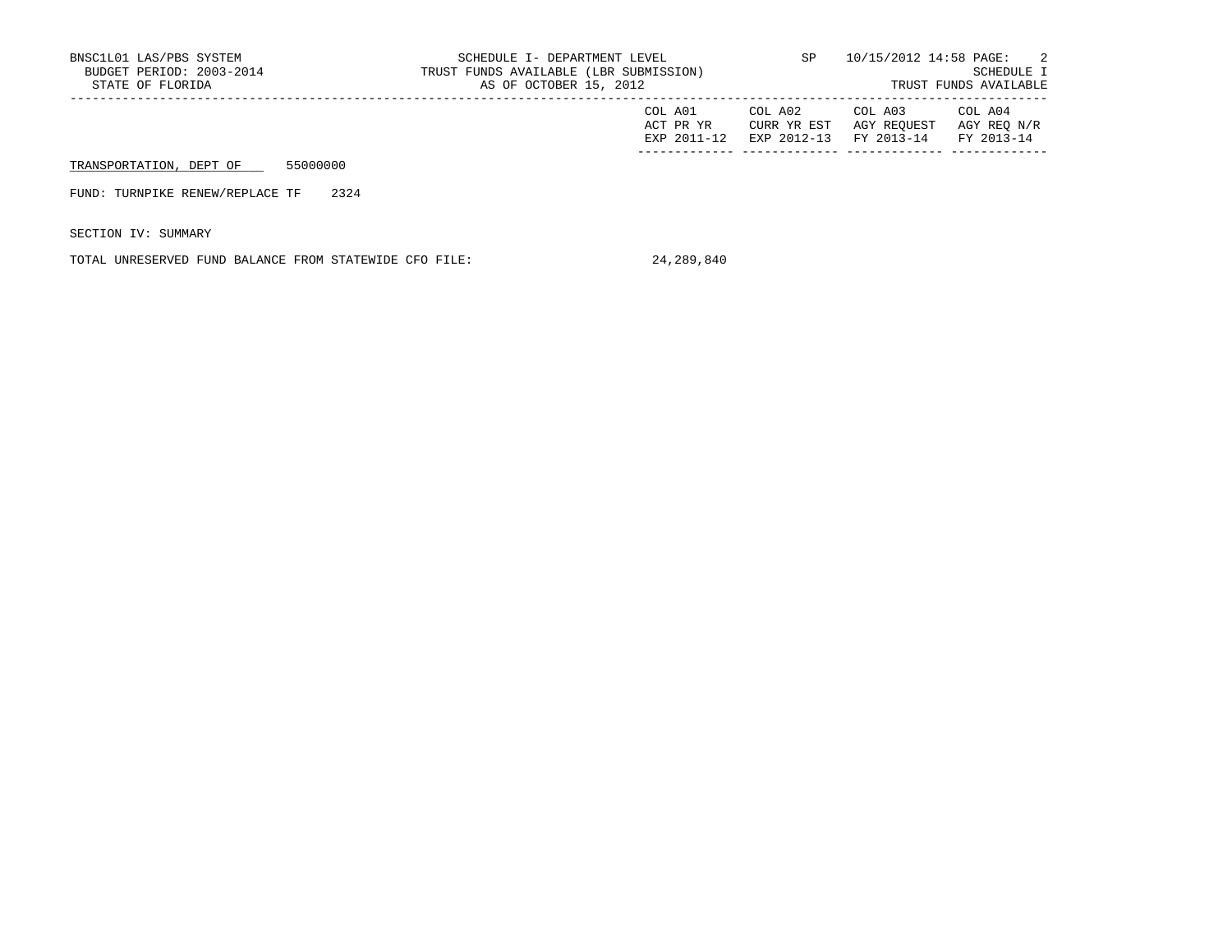| BNSC1L01 LAS/PBS SYSTEM<br>BUDGET PERIOD: 2003-2014<br>STATE OF FLORIDA                                                                                                                                                                |                         |      |  |              |                                  | AS OF OCTOBER 15, 2012                                |                  | TRUST FUNDS AVAILABLE (LBR SUBMISSION)                                                                                                                                                |                                             | SCHEDULE I- DEPARTMENT LEVEL $SP$ $10/15/2012$ $14:58$ PAGE:<br>3<br><b>SCHEDULE I</b><br>TRUST FUNDS AVAILABLE                                    |         |  |
|----------------------------------------------------------------------------------------------------------------------------------------------------------------------------------------------------------------------------------------|-------------------------|------|--|--------------|----------------------------------|-------------------------------------------------------|------------------|---------------------------------------------------------------------------------------------------------------------------------------------------------------------------------------|---------------------------------------------|----------------------------------------------------------------------------------------------------------------------------------------------------|---------|--|
|                                                                                                                                                                                                                                        |                         |      |  |              |                                  |                                                       |                  |                                                                                                                                                                                       |                                             | COL A01 COL A02 COL A03<br>ACT PR YR $\,$ CURR YR EST $\,$ AGY REQUEST $\,$ AGY REQ $\,$ N/R $\,$<br>EXP 2011-12 EXP 2012-13 FY 2013-14 FY 2013-14 | COL A04 |  |
| TRANSPORTATION, DEPT OF 55000000                                                                                                                                                                                                       |                         |      |  |              |                                  |                                                       |                  |                                                                                                                                                                                       |                                             |                                                                                                                                                    |         |  |
| FUND: TURNPIKE GEN RESERVE TF                                                                                                                                                                                                          |                         | 2326 |  |              |                                  |                                                       |                  |                                                                                                                                                                                       |                                             |                                                                                                                                                    |         |  |
| SECTION I: DETAIL OF REVENUES                                                                                                                                                                                                          |                         |      |  |              |                                  |                                                       |                  |                                                                                                                                                                                       |                                             |                                                                                                                                                    |         |  |
|                                                                                                                                                                                                                                        | REVENUE CAP SVC<br>CODE |      |  |              |                                  | AUTH MATCHING %<br>CHG % ST I/C LOC I/C NO.           | CFDA             |                                                                                                                                                                                       |                                             |                                                                                                                                                    |         |  |
| $\begin{tabular}{llllll} 01 & INTEREST & & 000502 & NO & 0.0 \\ 02 & GRANTS & AND & DOMATIONS & 000400 & YES & 0.0 \\ \end{tabular}$                                                                                                   |                         |      |  | 17.61 0.00   | 339.12 0.00                      |                                                       |                  | 303,946                                                                                                                                                                               |                                             |                                                                                                                                                    |         |  |
| 03 TFER IN-BOND FUND 2340 001500 NO 0.0<br>04 TFER IN-STTF 2540 001500 NO 0.0                                                                                                                                                          |                         |      |  |              | 338.227 0.00<br>338.227 0.00     | $\begin{array}{c} 0.00\ 0.00\ 0.00\ 0.00 \end{array}$ |                  | 44,832,715                                                                                                                                                                            |                                             | 277,550,480 399,957,183                                                                                                                            |         |  |
| 05 TOLL CONCESSION REVENUE 002102 NO 0.0<br>06 TOLL FACILITIES REVENUE 000120 YES 0.0                                                                                                                                                  |                         |      |  |              | 339 0.00<br>339 0.00<br>339 0.00 |                                                       |                  | $0.00$<br>$0.00$<br>$0.00$<br>$0.00$<br>$0.00$<br>$0.596, 867, 880$<br>$0.183, 065$<br>1,183,065                                                                                      | 7,599,000 7,779,000                         | 697,324,000 718,843,000                                                                                                                            |         |  |
| 07 JPA SERVICES 6000400 YES 0.0 339 0.00<br>08 ANTICIPATED REVENUES 000400 YES 0.0 339 0.00<br>08 ANTICIPATED REVENUES 000400 YES 0.0 338 0.00<br>13 TFER IN-ROW 2586 001500 NO 0.0 338.227 0.00<br>14 TFER IN-RSMY 2009 001500 NO 0.0 |                         |      |  |              |                                  | 0.00<br>0.00                                          | $0.00$<br>$0.00$ | 2,357<br>$\begin{array}{ccc} 0\, . \, 00 & \quad & 84 \, , \, 329 \\ 0\, . \, 00 & \quad 20 \, . \, 205 & \quad & 292 \, , \, 877 \end{array}$<br>$0.00$<br>0.00<br>0.00<br>5,943,001 | 714,744,280                                 |                                                                                                                                                    |         |  |
| 19 OTHER NONOPR REVENUES   004000 NO   0.0   338.227   0.00<br>20 SALES OF GOODS&SERVICES 002900 NO 0.0                                                                                                                                |                         |      |  | 334.044 0.00 |                                  | 0.00                                                  |                  |                                                                                                                                                                                       | 4, 163, 843 1, 620, 908 666, 805            |                                                                                                                                                    |         |  |
| TOTAL TO LINE B IN SECTION IV                                                                                                                                                                                                          |                         |      |  |              |                                  |                                                       |                  |                                                                                                                                                                                       | 690,697,903 1710,992,694 1137,875,363       |                                                                                                                                                    |         |  |
| SECTION II: DETAIL OF NONOPERATING EXPENDITURES                                                                                                                                                                                        |                         |      |  |              | CODE                             | OBJECT TRANSFER CFDA<br>TO BE                         | NO.              |                                                                                                                                                                                       |                                             |                                                                                                                                                    |         |  |
| 03 TFERS TO RENEWAL & REPLACEMENT TF-2324 810000<br>05 ASSESSMENT ON INVESTMENTS 630000<br>07 CURRENT YEAR BUDGET AMENDMENTS                                                                                                           | NTS                     |      |  |              | 899000                           | 55180100                                              |                  | 31,300,000 35,280,000 47,549,123                                                                                                                                                      | $675,403$ $559,085$ $488,951$<br>43,380,009 |                                                                                                                                                    |         |  |
| 10 REIMBURSEMENT TO STTF - O&M-2540<br>12 PAYMENTS TO SBA                                                                                                                                                                              |                         |      |  |              | 810000<br>810000                 |                                                       |                  | 196, 611, 544 184, 614, 937 186, 908, 236                                                                                                                                             | 7,458,546 8,000,000                         | 8,000,000                                                                                                                                          |         |  |
| TOTAL TO LINE E IN SECTION IV                                                                                                                                                                                                          |                         |      |  |              |                                  |                                                       |                  | 236,045,493 271,834,031 242,946,310                                                                                                                                                   |                                             |                                                                                                                                                    |         |  |
| SECTION III: ADJUSTMENTS                                                                                                                                                                                                               |                         |      |  |              |                                  |                                                       |                  |                                                                                                                                                                                       |                                             |                                                                                                                                                    |         |  |
|                                                                                                                                                                                                                                        |                         |      |  |              | OBJECT<br>CODE                   |                                                       |                  |                                                                                                                                                                                       |                                             |                                                                                                                                                    |         |  |
| 01 FCO EXPEND NOT INCLUDED ON SCHEDULE I<br>05 PY FCO REVERSIONS<br>06 ESTIMATED CASH FORECAST<br>08 STATEWIDE FINANCIAL STATEMENT ADJ                                                                                                 |                         |      |  | 991000       | 991000<br>991000<br>991000       |                                                       |                  | 13,799,202<br>257,710,853-<br>47                                                                                                                                                      |                                             | 310, 396, 454 - 205, 080, 861 - 450, 793, 778 -                                                                                                    |         |  |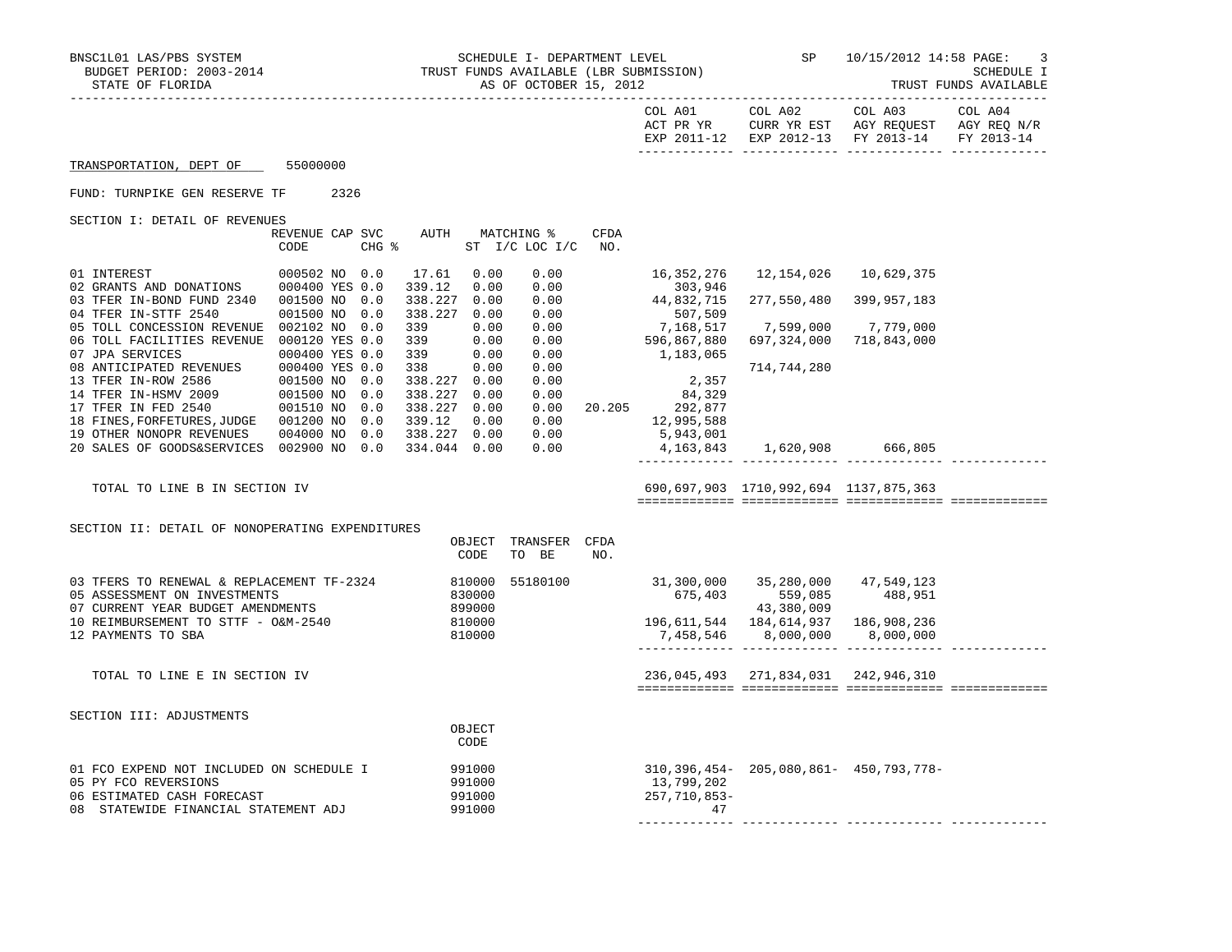| BNSC1L01 LAS/PBS SYSTEM                                                                                                                                                                                                                                                                                                                                                        | SCHEDULE I- DEPARTMENT LEVEL                                |                                                                                                      | SP 10/15/2012 14:58 PAGE: 4                                                |                                                                                                                                   |             |
|--------------------------------------------------------------------------------------------------------------------------------------------------------------------------------------------------------------------------------------------------------------------------------------------------------------------------------------------------------------------------------|-------------------------------------------------------------|------------------------------------------------------------------------------------------------------|----------------------------------------------------------------------------|-----------------------------------------------------------------------------------------------------------------------------------|-------------|
|                                                                                                                                                                                                                                                                                                                                                                                |                                                             |                                                                                                      |                                                                            | COL A01 COL A02 COL A03 COL A04<br>ACT PR YR CURR YR EST AGY REQUEST AGY REQ N/R<br>EXP 2011-12 EXP 2012-13 FY 2013-14 FY 2013-14 |             |
| TRANSPORTATION, DEPT OF 55000000                                                                                                                                                                                                                                                                                                                                               |                                                             |                                                                                                      |                                                                            |                                                                                                                                   |             |
| 2326<br>FUND: TURNPIKE GEN RESERVE TF                                                                                                                                                                                                                                                                                                                                          |                                                             |                                                                                                      |                                                                            |                                                                                                                                   |             |
| TOTAL TO LINE H IN SECTION IV                                                                                                                                                                                                                                                                                                                                                  |                                                             |                                                                                                      |                                                                            | 554, 308, 058 - 205, 080, 861 - 450, 793, 778 -                                                                                   |             |
| SECTION IV: SUMMARY                                                                                                                                                                                                                                                                                                                                                            |                                                             |                                                                                                      |                                                                            |                                                                                                                                   |             |
| UNRESERVED FUND BALANCE - JULY 1<br>ADD: REVENUES (FROM SECTION I)<br>TOTAL FUNDS AVAILABLE (LINE A + LINE B)<br>LESS: OPERATING EXPENDITURES<br>LESS: NONOPERATING EXPENDITURES (SECTION II)<br>LESS: FIXED CAPITAL OUTLAY (TOTAL ONLY)<br>UNRESERVED FUND BALANCE - JUNE 30 - BEFORE ADJ<br>NET ADJUSTMENTS (FROM SECTION III)<br>ADJUSTED UNRESERVED FUND BALANCE - JUNE 30 | (A)<br>(B)<br>(C)<br>(D)<br>(E)<br>(F)<br>(G)<br>(H)<br>(I) | 417,431,544<br>690,697,903 1710,992,694 1137,875,363<br>1108, 129, 447 1710, 992, 694 1137, 875, 363 | 236,045,493 271,834,031 242,946,310<br>554,308,058 205,080,861 450,793,778 | 317, 775, 896 1234, 077, 802 444, 135, 275<br>554, 308, 058 - 205, 080, 861 - 450, 793, 778 -                                     | 444,135,275 |
| TOTAL UNRESERVED FUND BALANCE FROM STATEWIDE CFO FILE:                                                                                                                                                                                                                                                                                                                         |                                                             | 417, 431, 544                                                                                        |                                                                            |                                                                                                                                   |             |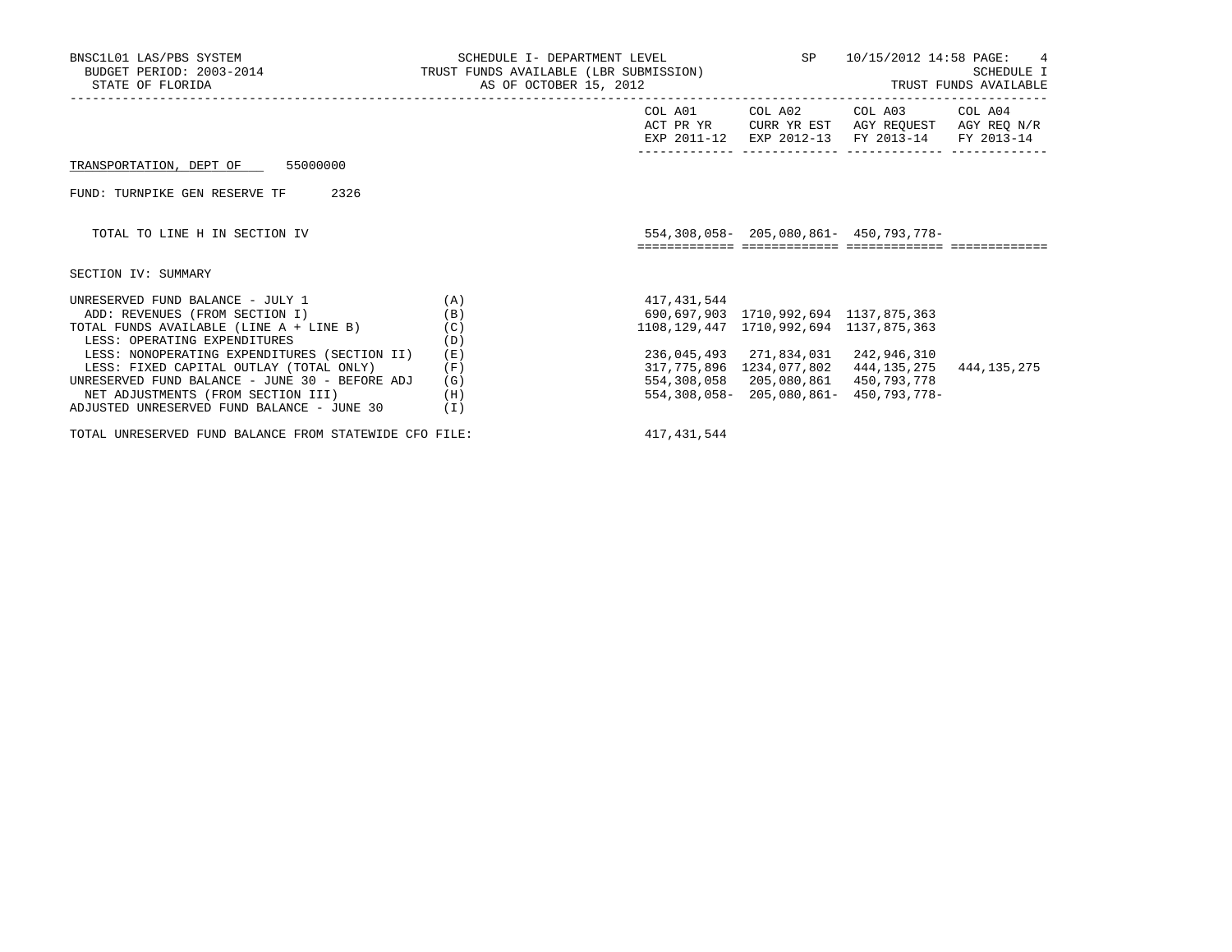| COL A01<br>ACT PR YR | COL A02 | COL A03<br>CURR YR EST AGY REOUEST AGY REO N/R | COL A04 |
|----------------------|---------|------------------------------------------------|---------|
|                      |         | EXP 2011-12 EXP 2012-13 FY 2013-14 FY 2013-14  |         |
|                      |         |                                                |         |

## TRANSPORTATION, DEPT OF 55000000

## FUND: ST TRANSPORT (PRIMARY) TF 2540

SECTION I: DETAIL OF REVENUES

|                             | REVENUE CAP SVC |       | AUTH    | <b>MATCHING %</b> |                | <b>CFDA</b> |                    |                                                                                                                                   |                                                            |         |
|-----------------------------|-----------------|-------|---------|-------------------|----------------|-------------|--------------------|-----------------------------------------------------------------------------------------------------------------------------------|------------------------------------------------------------|---------|
|                             | CODE            | CHG % |         |                   | ST I/C LOC I/C | NO.         |                    |                                                                                                                                   |                                                            |         |
|                             |                 |       |         |                   |                |             |                    |                                                                                                                                   |                                                            |         |
| 01 FED AID REIMBURSEMENTS   | 000700 NO       | 0.0   | 339.07  | 0.00              | 0.00           |             |                    | 20.205 1657, 113, 941 2107, 018, 636 2361, 192, 414                                                                               |                                                            |         |
| 02 FED AID REIMB-INDIRECT   | 000799 NO 0.0   |       | 339.07  | 0.00              | 0.00           | 20.205      |                    | 1,000,000                                                                                                                         |                                                            |         |
| 03 FEES, CHGS, COMM & SALES | 000100 YES 0.0  |       | 339.081 | 0.00              | 0.00           |             |                    | 133, 705, 867 73, 481, 539                                                                                                        | 75,756,924                                                 |         |
| 04 OUTDOOR ADVERTISING FEE  | 000107 YES 8.0  |       | 339.081 | 0.00              | 0.00           |             |                    | 1,371,010 753,474 776,806<br>28,316,395 8,007,108 4,514,280                                                                       |                                                            |         |
| 05 INTEREST & DIVIDENDS     | 000502 NO 0.0   |       | 17.61   | 0.00              | 0.00           |             |                    |                                                                                                                                   |                                                            |         |
| 06 MV LICENSE-HSMV-2488     | 001514 NO 0.0   |       | 320.20  | 0.00              | 0.00           |             | 677, 211, 652      | 940,700,000                                                                                                                       | 960,000,000                                                |         |
| 07 MOTOR FUEL TAX-DOR-2319  | 000327 YES 0.0  |       | 206.608 | 0.00              | 0.00           |             |                    | 1761,096,303 1819,700,000 1893,300,000                                                                                            |                                                            |         |
| 08 AVIATION FUELS-DOR-2319  | 000318 YES 0.0  |       | 206.982 | 0.00              |                |             | $0.00$ 13,448,247  | 33,400,000                                                                                                                        | 34,300,000                                                 |         |
| 09 RENTAL CAR SRCHRG-2494   | 000110 YES 0.0  |       | 206.87  | 0.00              | 0.00           |             |                    | 109,432,554 111,700,000                                                                                                           | 114,400,000                                                |         |
| 10 LICENSE AND PERMITS      | 000200 YES 0.0  |       | 316     | 0.00              | 0.00           |             |                    | 7,943,566 4,365,593                                                                                                               | 4,500,776                                                  |         |
| 11 FINES, FORFEITURES, ETC. | 001200 NO 0.0   |       | 339.12  | 0.00              | 0.00           |             |                    |                                                                                                                                   |                                                            |         |
| 12 OVERWEIGHT PENALTIES     | 001201 NO       | 8.0   | 339.12  | 0.00              | 0.00           |             |                    | $2,051,718$<br>1, 127, 575<br>1, 162, 491<br>1, 052, 227-<br>578, 279<br>596, 185<br>65, 283, 204<br>50, 424, 300<br>59, 878, 600 |                                                            |         |
| 13 BOND PROC SIB-SBA-8000   | 002200 NO 0.0   |       | 215.617 | 0.00              | 0.00           |             |                    |                                                                                                                                   |                                                            |         |
| 15 TFER IN ROW TF-2586      | 001500 NO       | 0.0   | 215.605 | 0.00              | 0.00           |             |                    | $106,326,712$<br>160,000,000<br>1,631,064<br>2,709,547<br>17,240,602                                                              |                                                            |         |
| 16 TFER FR PINES BW-8415    | 001500 NO       | 0.0   | 338.165 | 0.00              | 0.00           |             |                    |                                                                                                                                   |                                                            |         |
| 17 TFER FR SUNSHINESK-8415  | 001500 NO 0.0   |       | 338.165 | 0.00              | 0.00           |             |                    | 1, 127, 459   13, 912, 050                                                                                                        | 15,156,592                                                 |         |
| 18 TFER FR 195 EXP-8495     | 001500 NO       | 0.0   | 338.166 | 0.00              | 0.00           |             | 10,447,768         | 12,872,463                                                                                                                        | 11,952,911                                                 |         |
| 19 SALE OF FIXED ASSETS     | 002900 NO 0.0   |       | 334.044 | 0.00              | 0.00           |             | 3,398,601          | 1,867,790                                                                                                                         | 1,925,626                                                  |         |
| 20 TFACCIPATED REVENUES     | 000400 YES 0.0  |       | 339     | 0.00              | 0.00           |             |                    | 6042,299,165 9781,626,636                                                                                                         | 7399,946,623                                               |         |
| 26 DOC STAMPS FR DOR-2166   | 000314 YES 0.0  |       | 201.15  | 0.00              | 0.00           |             | 116,337,455        | 97,200,000                                                                                                                        | 200,700,000                                                |         |
| 30 TRANS INF FINANCE TIFIA  | 000700 NO 0.0   |       | 339     | 0.00              | 0.00           |             | 20.223 50,086,759  | 100,000,000                                                                                                                       |                                                            |         |
| 41 AM REC REIV ACT (ARRA)   | 000750 NO       | 0.0   | 339.07  | 0.00              | 0.00           |             | 20.205 285,729,796 | 124,402,995                                                                                                                       | 56,552,998                                                 |         |
| 42 MV FUEL TAX-HSMV-2319    | 001500 NO       | 0.0   | 207.003 | 0.00              | 0.00           |             | 10,305,379         | 11,100,000                                                                                                                        | 11,600,000                                                 |         |
| 43 REIMB FR TPK RES-2326    | 000100 YES 0.0  |       | 339.081 | 0.00              | 0.00           |             | $145.350 -$        | 184,614,937                                                                                                                       | 186,908,236                                                |         |
| 44 REIMB FR OTHR TOLL FDS   | 000100 YES 0.0  |       | 339.081 | 0.00              | 0.00           |             |                    | 52,394,306                                                                                                                        | 85,765,862                                                 |         |
| 45 LOCAL JPA FUNDS          | 000100 YES 0.0  |       | 339.081 | 0.00              | 0.00           |             |                    | 247,113,043                                                                                                                       | 286,705,729                                                |         |
| 47 OTTED RTN FROM ESCROW    | 001800 NO 0.0   |       | 339.135 | 0.00              | 0.00           |             |                    |                                                                                                                                   | $60,013,891$<br>2,990,000 $460,000$<br>3,990,000 $460,000$ |         |
| 49 SEAPORT EXCESS DEBT SER  | 001800 NO       | 0.0   | 339     | 0.00              | 0.00           |             |                    |                                                                                                                                   |                                                            | 460,000 |
| 51 REFUNDS                  | 001800 NO       | 0.0   | 339     | 0.00              | 0.00           |             |                    | 319,792 175,750                                                                                                                   | 181,192                                                    |         |
| 54 FED TFER IN DCA-2750     | 001500 NO       | 0.0   | 339     | 0.00              | 0.00           | 97.067      | 4,466,147          |                                                                                                                                   |                                                            |         |
| 56 TFER IN FROM DOH-2021    | 001800 NO       | 0.0   | 339     | 0.00              | 0.00           |             | 21,229             |                                                                                                                                   |                                                            |         |
| 57 AUCTION PROCEED 72-2510  | 002900 NO       | 0.0   | 334.044 | 0.00              | 0.00           |             | 872,536            |                                                                                                                                   |                                                            |         |
| 58 TFERS FROM 2729          | 000100 YES 0.0  |       | 339.081 | 0.00              | 0.00           |             |                    | 24, 329, 482                                                                                                                      |                                                            |         |
|                             |                 |       |         |                   |                |             | ______________     |                                                                                                                                   |                                                            |         |

TOTAL TO LINE B IN SECTION IV 11431,263,371 15869,579,394 13945,474,847 460,000

============= ============= ============= =============

SECTION II: DETAIL OF NONOPERATING EXPENDITURES

 OBJECT TRANSFER CFDA CODE TO BE NO.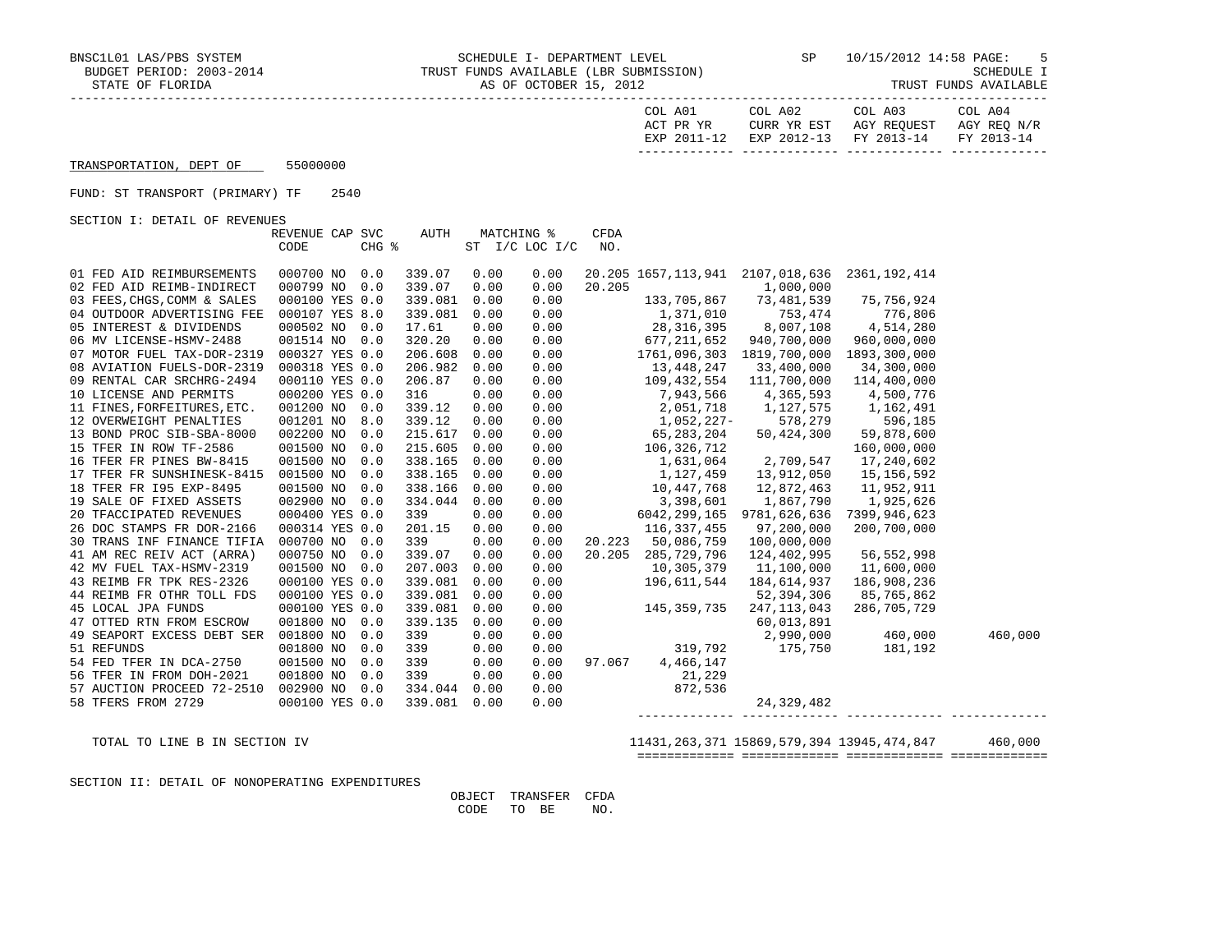STATE OF FLORIDA AS OF OCTOBER 15, 2012 TRUST FUNDS AVAILABLE

| COL A01     | COL A02     | COL A03     | COL A04     |
|-------------|-------------|-------------|-------------|
| ACT PR YR   | CURR YR EST | AGY REQUEST | AGY REQ N/R |
| EXP 2011-12 | EXP 2012-13 | FY 2013-14  | FY 2013-14  |
|             |             |             |             |

TRANSPORTATION, DEPT OF 55000000

FUND: ST TRANSPORT (PRIMARY) TF 2540

SECTION II: DETAIL OF NONOPERATING EXPENDITURES

|                                                 | OBJECT |          | TRANSFER | CFDA |             |                                                                                       |                     |
|-------------------------------------------------|--------|----------|----------|------|-------------|---------------------------------------------------------------------------------------|---------------------|
|                                                 | CODE   | TO BE    |          | NO.  |             |                                                                                       |                     |
|                                                 |        |          |          |      |             |                                                                                       |                     |
| 01 TFERS TO ROW ACQ BRIDGE CONST TF-2586        | 810000 | 55150500 |          |      | 185,000,000 | 136, 255, 456 133, 919, 554                                                           |                     |
| 08 ASSESSMENT ON INVESTMENTS                    | 830000 |          |          |      |             | 438,262 368,327 207,657<br>767,437 106,540 109,839                                    |                     |
| 09 SERVICE CHARGE TO GR                         | 880000 |          |          |      |             |                                                                                       |                     |
| 10 REFUND STATE REVENUES                        | 860000 |          |          |      |             |                                                                                       |                     |
| 11 REFUND NON STATE REVENUES                    | 860000 |          |          |      |             | $7,920$<br>$432,769$<br>$273,229$<br>$300,000$<br>$300,000$<br>$300,000$<br>$300,000$ |                     |
| 13 ASSESS FOR MGMT & ADMIN COSTS-GR SWCAP       | 810000 |          |          |      |             |                                                                                       |                     |
| 20 TFERS TO 195 XPRESS TOLL FUND                | 810000 |          |          |      |             | 15,000,000                                                                            | 15,000,000          |
| 21 CURRENT YEAR BUDGET AMENDMENTS               | 899000 |          |          |      |             | 1425,148,093                                                                          |                     |
| 27 TFERS TO SOUTHWOOD SRC DMS-2792              | 810000 |          |          |      |             |                                                                                       | 5,000,000 7,798,698 |
| 28 TFERS TO PINELLAS BW TOLL FUND-8415          | 810000 |          |          |      |             |                                                                                       | 2,386,740 2,326,956 |
| 29 TFERS TO GR-SWEEP-1000 TO DOE-2543<br>990002 |        |          |          |      | 150,000,000 | 200,000,000                                                                           |                     |
| 30 TFERS TO HSMV FUEL TAX-2488                  | 810000 |          |          |      | 150         |                                                                                       |                     |
| 31 TFERS MIC LEASE DFS-2720                     | 810000 |          |          |      | 36,544,045  |                                                                                       |                     |
| 35 TFERS TO TD-2731                             | 810000 |          |          |      | 19,863,078  | 19,863,078 30,656,356                                                                 |                     |
| 51 SECURITY DEPOSIT                             | 810000 |          |          |      | 12,079,410  |                                                                                       |                     |
| 53 TFERS TO HSMV FUEL TAX-2319                  | 810000 |          |          |      | 495         |                                                                                       |                     |
|                                                 |        |          |          |      |             |                                                                                       |                     |
| TOTAL TO LINE E IN SECTION IV                   |        |          |          |      |             | 405,406,795 1804,878,234 190,769,060                                                  |                     |
|                                                 |        |          |          |      |             |                                                                                       |                     |
|                                                 |        |          |          |      |             |                                                                                       |                     |
| SECTION III: ADJUSTMENTS                        |        |          |          |      |             |                                                                                       |                     |
|                                                 | OBJECT |          |          |      |             |                                                                                       |                     |
|                                                 | CODE   |          |          |      |             |                                                                                       |                     |
|                                                 |        |          |          |      |             |                                                                                       |                     |
| 01 FCO EXPEND NOT INCLUDED ON SCHEDULE I        | 991000 |          |          |      |             | 6304,109,962-7549,990,420-7442,212,242-                                               |                     |
| 02 PY OPERATING REVERSIONS AT SEP 30            | 991000 |          |          |      | 26,106,000  |                                                                                       |                     |
| 03 PY FCO REVERSIONS AT FEB 28                  | 991000 |          |          |      | 24,043      |                                                                                       |                     |
| 05 CURRENT YEAR - SEPT 30 REVERSIONS            | 991000 |          |          |      |             | 34,885,486                                                                            |                     |
| 14 FINANCIAL STATEMENTS ADJUSTMENTS             | 991000 |          |          |      | 2,744,263   |                                                                                       |                     |
| 15 JUNE FCO REVERSIONS OF PY APPROPRIATIONS     | 991000 |          |          |      | 291,768,741 |                                                                                       |                     |
|                                                 |        |          |          |      |             |                                                                                       |                     |
|                                                 |        |          |          |      |             |                                                                                       |                     |

TOTAL TO LINE H IN SECTION IV 5983,466,915- 7515,104,934- 7442,212,242-============= ============= ============= =============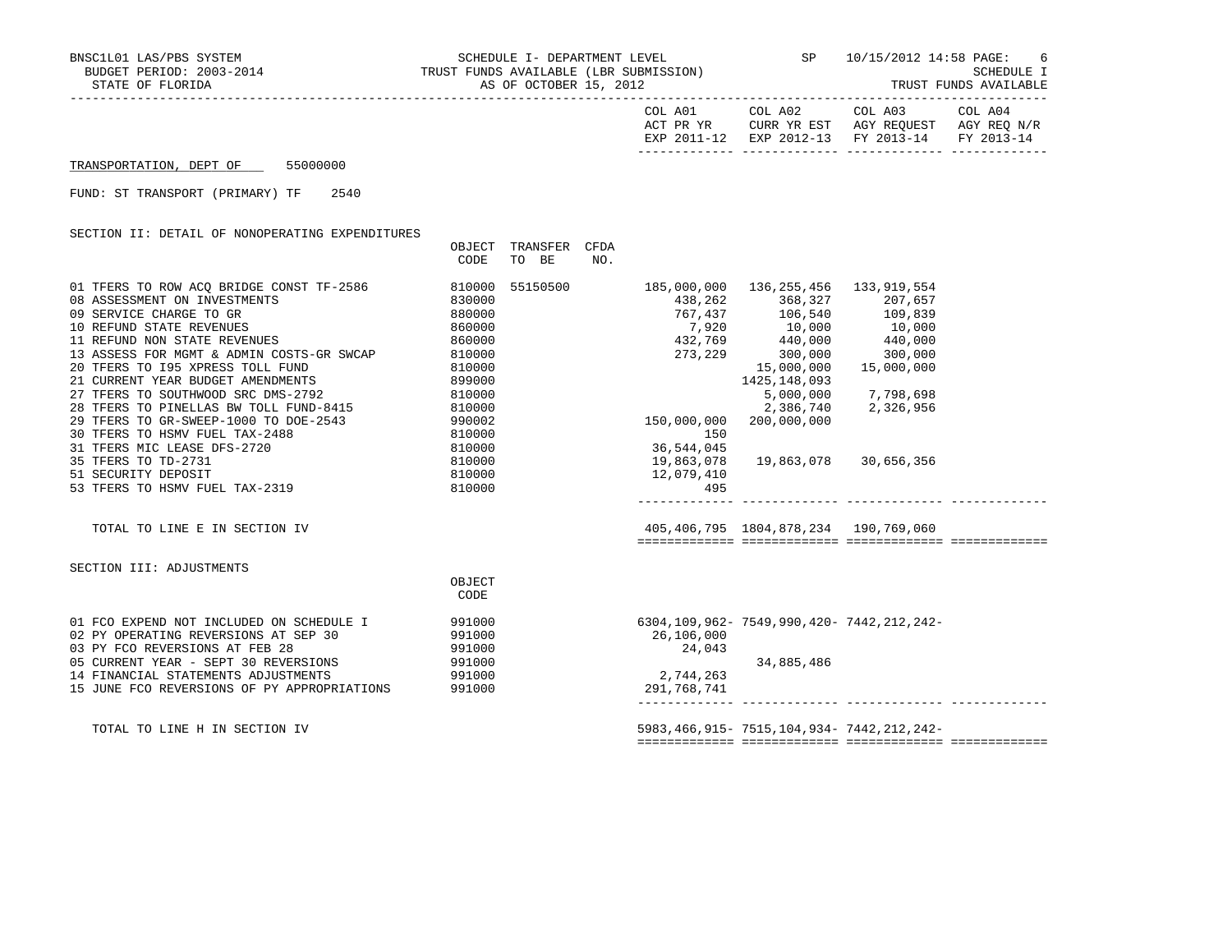| BNSC1L01 LAS/PBS SYSTEM<br>BUDGET PERIOD: 2003-2014<br>STATE OF FLORIDA | SCHEDULE I- DEPARTMENT LEVEL<br>TRUST FUNDS AVAILABLE (LBR SUBMISSION)<br>AS OF OCTOBER 15, 2012 |                                     | SP and the set of the set of the set of the set of the set of the set of the set of the set of the set of the set of the set of the set of the set of the set of the set of the set of the set of the set of the set of the se |                                                             | 10/15/2012 14:58 PAGE: 7<br>SCHEDULE I<br>TRUST FUNDS AVAILABLE |
|-------------------------------------------------------------------------|--------------------------------------------------------------------------------------------------|-------------------------------------|--------------------------------------------------------------------------------------------------------------------------------------------------------------------------------------------------------------------------------|-------------------------------------------------------------|-----------------------------------------------------------------|
|                                                                         |                                                                                                  | COL A01<br>ACT PR YR<br>EXP 2011-12 | COL A02<br>CURR YR EST                                                                                                                                                                                                         | COL A03<br>AGY REOUEST<br>EXP 2012-13 FY 2013-14 FY 2013-14 | COL A04<br>AGY REQ N/R                                          |
| TRANSPORTATION, DEPT OF 55000000                                        |                                                                                                  |                                     |                                                                                                                                                                                                                                |                                                             |                                                                 |
| FUND: ST TRANSPORT (PRIMARY) TF<br>2540                                 |                                                                                                  |                                     |                                                                                                                                                                                                                                |                                                             |                                                                 |
| SECTION IV: SUMMARY                                                     |                                                                                                  |                                     |                                                                                                                                                                                                                                |                                                             |                                                                 |
| UNRESERVED FUND BALANCE - JULY 1                                        | (A)                                                                                              | 1144,378,237                        |                                                                                                                                                                                                                                |                                                             |                                                                 |
| ADD: REVENUES (FROM SECTION I)                                          | (B)                                                                                              |                                     |                                                                                                                                                                                                                                | 11431,263,371 15869,579,394 13945,474,847                   | 460,000                                                         |
| TOTAL FUNDS AVAILABLE (LINE A + LINE B)                                 | (C)                                                                                              |                                     |                                                                                                                                                                                                                                | 12575,641,608 15869,579,394 13945,474,847 460,000           |                                                                 |
| LESS: OPERATING EXPENDITURES                                            | (D)                                                                                              |                                     |                                                                                                                                                                                                                                | 669,497,886 671,435,010 663,646,875 1,503,542               |                                                                 |
| LESS: NONOPERATING EXPENDITURES (SECTION II)                            | (E)                                                                                              |                                     | 405,406,795 1804,878,234 190,769,060                                                                                                                                                                                           |                                                             |                                                                 |
| LESS: FIXED CAPITAL OUTLAY (TOTAL ONLY)                                 | (F)                                                                                              |                                     |                                                                                                                                                                                                                                | 5517,270,012 5878,161,216 5648,846,670                      | 5648,846,670                                                    |
| UNRESERVED FUND BALANCE - JUNE 30 - BEFORE ADJ                          | (G)                                                                                              |                                     | 5983, 466, 915 7515, 104, 934 7442, 212, 242                                                                                                                                                                                   |                                                             |                                                                 |
| NET ADJUSTMENTS (FROM SECTION III)                                      | (H)                                                                                              |                                     |                                                                                                                                                                                                                                | 5983, 466, 915 - 7515, 104, 934 - 7442, 212, 242 -          |                                                                 |
| ADJUSTED UNRESERVED FUND BALANCE - JUNE 30                              | (I)                                                                                              |                                     |                                                                                                                                                                                                                                |                                                             |                                                                 |

TOTAL UNRESERVED FUND BALANCE FROM STATEWIDE CFO FILE: 1144,378,237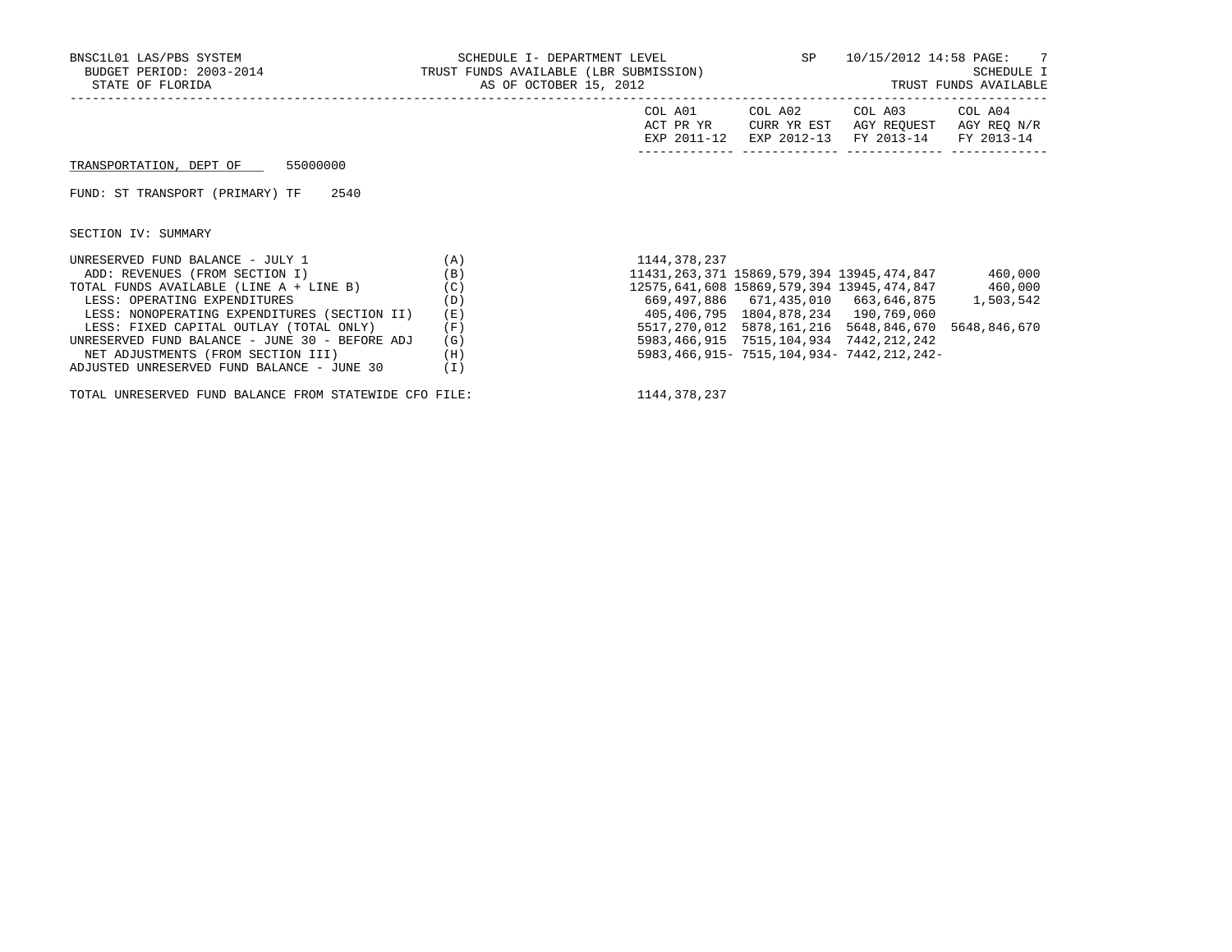| SCHEDULE I- DEPARTMENT LEVEL (ISON) SP 10/15/2012 14:58 PAGE:<br>BUDGET PERIOD: 2003-2014 TRUST FUNDS AVAILABLE (LBR SUBMISSION) SCHEDULE<br>BNSC1L01 LAS/PBS SYSTEM<br>STATE OF FLORIDA | AS OF OCTOBER 15, 2012                       |                                                                                                                                    |                                                                                                      | SCHEDULE I<br>TRUST FUNDS AVAILABLE                                                                                               |  |
|------------------------------------------------------------------------------------------------------------------------------------------------------------------------------------------|----------------------------------------------|------------------------------------------------------------------------------------------------------------------------------------|------------------------------------------------------------------------------------------------------|-----------------------------------------------------------------------------------------------------------------------------------|--|
|                                                                                                                                                                                          |                                              |                                                                                                                                    |                                                                                                      | COL A01 COL A02 COL A03 COL A04<br>ACT PR YR CURR YR EST AGY REQUEST AGY REQ N/R<br>EXP 2011-12 EXP 2012-13 FY 2013-14 FY 2013-14 |  |
| TRANSPORTATION, DEPT OF 55000000                                                                                                                                                         |                                              |                                                                                                                                    |                                                                                                      |                                                                                                                                   |  |
| FUND: R-O-W ACO/BRIDGE CONST TF<br>2586                                                                                                                                                  |                                              |                                                                                                                                    |                                                                                                      |                                                                                                                                   |  |
| SECTION I: DETAIL OF REVENUES<br>REVENUE CAP SVC AUTH MATCHING %<br>$CHG$ $\approx$<br>CODE                                                                                              | CFDA<br>ST I/C LOC I/C NO.                   |                                                                                                                                    |                                                                                                      |                                                                                                                                   |  |
| 05 ANTICIPATED REVENUES 000400 YES 0.0 215.605 0.00 0.00<br>08 PRIOR YEAR WARRANT CANC 003700 NO 0.0 17.26 0.00 0.00                                                                     | 0.00                                         | 106,326,712<br>0.00 185,000,000 280,238,440 200,000,111<br>0.00 951,622 895,008 985,729<br>0.00 85,370,926 316,865,326 172,664,530 |                                                                                                      | 160,000,000                                                                                                                       |  |
| TOTAL TO LINE B IN SECTION IV                                                                                                                                                            |                                              |                                                                                                                                    | 378,756,450 597,998,774 622,531,702                                                                  |                                                                                                                                   |  |
| SECTION II: DETAIL OF NONOPERATING EXPENDITURES                                                                                                                                          | OBJECT TRANSFER CFDA<br>CODE<br>TO BE<br>NO. |                                                                                                                                    |                                                                                                      |                                                                                                                                   |  |
| 01 TFERS TO STTF-2540<br>02 ASSESSMENT ON INVESTMENTS<br>03 CURRENT YEAR BUDGET AMENDMENTS                                                                                               | 810000<br>55100100<br>830000<br>899000       |                                                                                                                                    | $\begin{array}{cc} 106,326,712 & 160,000,000 \\ 47,615 & 42,065 & 46,329 \end{array}$<br>165,279,168 |                                                                                                                                   |  |
| TOTAL TO LINE E IN SECTION IV                                                                                                                                                            |                                              |                                                                                                                                    | 106, 374, 327   165, 321, 233   160, 046, 329                                                        |                                                                                                                                   |  |
| SECTION III: ADJUSTMENTS                                                                                                                                                                 | OBJECT<br>CODE                               |                                                                                                                                    |                                                                                                      |                                                                                                                                   |  |
| 01 FCO EXPEND NOT INCLUDED ON SCHEDULE I<br>05 PY REVERSION OF FCO APPR<br>06 PY PAYABLES NOT CERT FORWARD                                                                               | 991000<br>991000<br>991000                   | 1,013,383<br>397,614                                                                                                               |                                                                                                      | 39, 227, 725 - 214, 452, 607 - 196, 837, 611 -                                                                                    |  |
| TOTAL TO LINE H IN SECTION IV                                                                                                                                                            |                                              |                                                                                                                                    |                                                                                                      | 37,816,728-214,452,607-196,837,611-                                                                                               |  |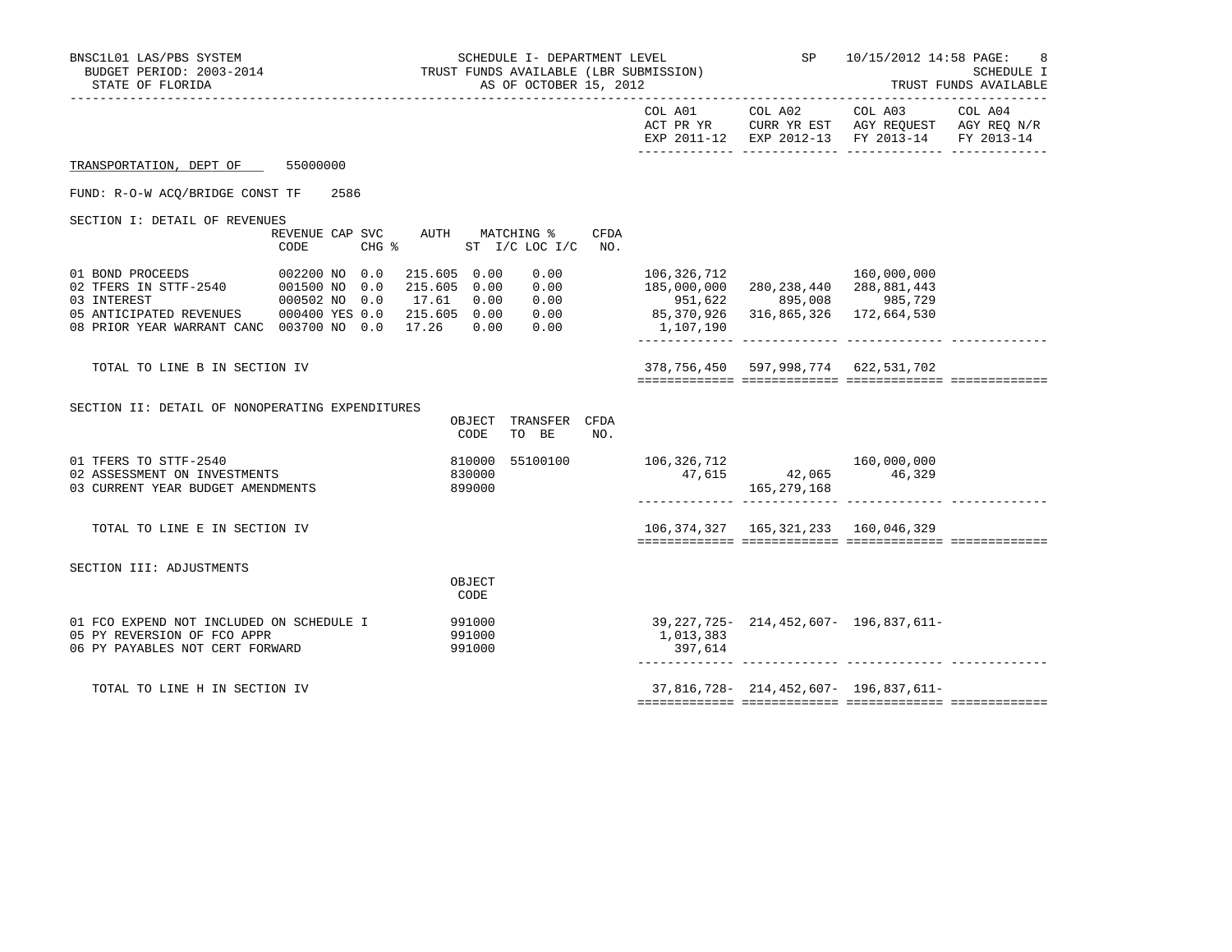| BNSC1L01 LAS/PBS SYSTEM<br>BUDGET PERIOD: 2003-2014<br>STATE OF FLORIDA | SCHEDULE I- DEPARTMENT LEVEL<br>TRUST FUNDS AVAILABLE (LBR SUBMISSION)<br>AS OF OCTOBER 15, 2012 |                                     | SP                                    | 10/15/2012 14:58 PAGE: 9<br>SCHEDULE I<br>TRUST FUNDS AVAILABLE |                                      |  |
|-------------------------------------------------------------------------|--------------------------------------------------------------------------------------------------|-------------------------------------|---------------------------------------|-----------------------------------------------------------------|--------------------------------------|--|
|                                                                         |                                                                                                  | COL A01<br>ACT PR YR<br>EXP 2011-12 | COL A02<br>CURR YR EST<br>EXP 2012-13 | COL A03<br>AGY REOUEST<br>FY 2013-14                            | COL A04<br>AGY REQ N/R<br>FY 2013-14 |  |
| TRANSPORTATION, DEPT OF 55000000                                        |                                                                                                  |                                     |                                       |                                                                 |                                      |  |
| FUND: R-O-W ACO/BRIDGE CONST TF 2586                                    |                                                                                                  |                                     |                                       |                                                                 |                                      |  |
| SECTION IV: SUMMARY                                                     |                                                                                                  |                                     |                                       |                                                                 |                                      |  |
| UNRESERVED FUND BALANCE - JULY 1                                        | (A)                                                                                              | 55,611,860                          |                                       |                                                                 |                                      |  |
| ADD: REVENUES (FROM SECTION I)                                          | (B)                                                                                              | 378,756,450                         | 597,998,774 622,531,702               |                                                                 |                                      |  |
| TOTAL FUNDS AVAILABLE (LINE A + LINE B)                                 | (C)                                                                                              | 434,368,310                         | 597,998,774                           | 622,531,702                                                     |                                      |  |
| LESS: OPERATING EXPENDITURES                                            | (D)                                                                                              |                                     |                                       |                                                                 |                                      |  |
| LESS: NONOPERATING EXPENDITURES (SECTION II)                            | (E)                                                                                              | 106,374,327                         | 165,321,233                           | 160,046,329                                                     |                                      |  |
| LESS: FIXED CAPITAL OUTLAY (TOTAL ONLY)                                 | (F)                                                                                              | 290,177,255                         | 218,224,934                           | 265,647,762                                                     | 110,685,465                          |  |
| UNRESERVED FUND BALANCE - JUNE 30 - BEFORE ADJ                          | (G)                                                                                              | 37,816,728                          | 214,452,607                           | 196,837,611                                                     |                                      |  |
| NET ADJUSTMENTS (FROM SECTION III)                                      | (H)                                                                                              |                                     |                                       | 37,816,728-214,452,607-196,837,611-                             |                                      |  |
| ADJUSTED UNRESERVED FUND BALANCE - JUNE 30                              | (I)                                                                                              |                                     |                                       |                                                                 |                                      |  |

TOTAL UNRESERVED FUND BALANCE FROM STATEWIDE CFO FILE: 55,611,860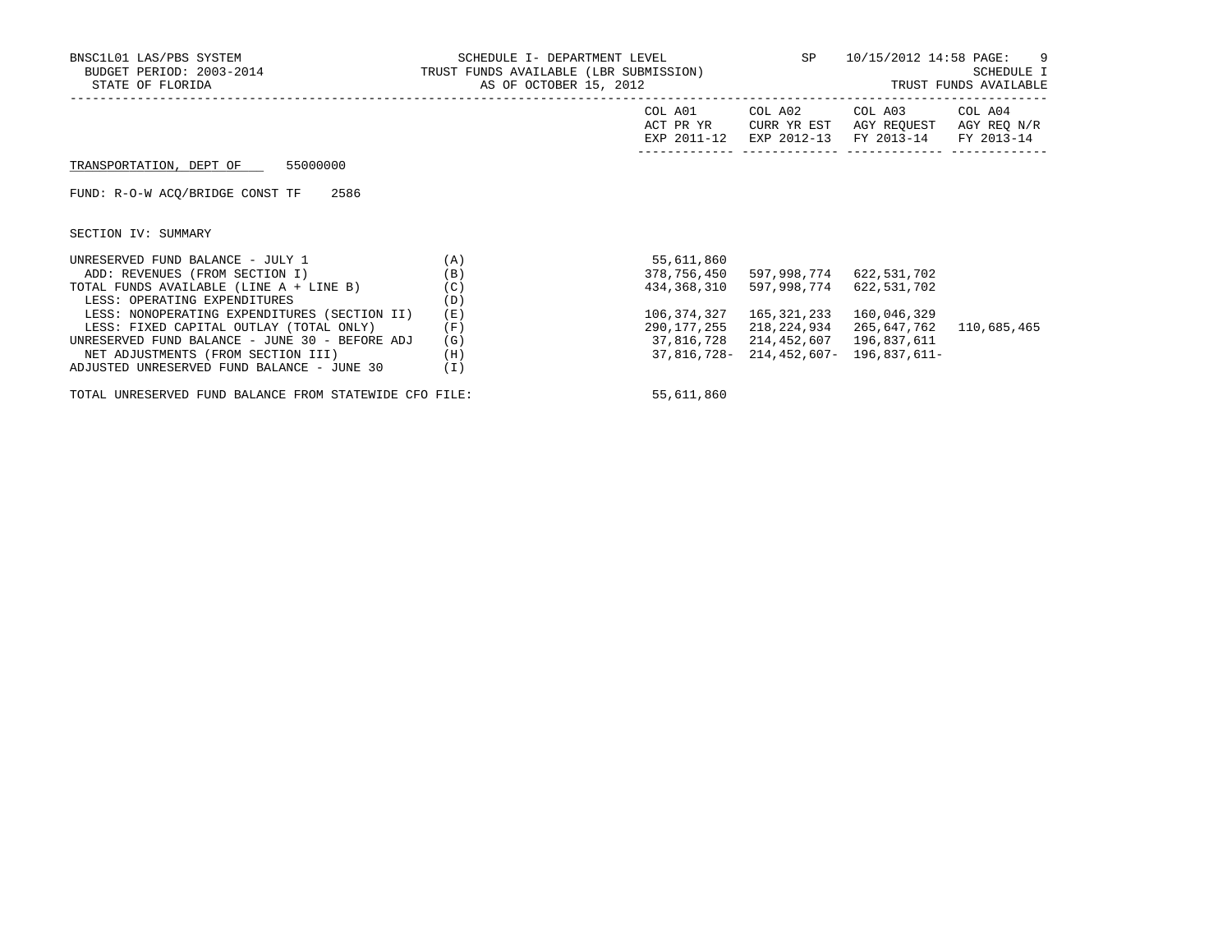| BNSC1L01 LAS/PBS SYSTEM<br>SCHEDULE I- DEPARTMENT LEVEL<br>BUDGET PERIOD: 2003-2014<br>TRUST FUNDS AVAILABLE (LBR SUBMISSION)<br>AS OF OCTOBER 15, 2012<br>STATE OF FLORIDA                                                                                                                                                                                                    |                                                                          |                                                             |                               |     |                                                       | SP 10/15/2012 14:58 PAGE: 10<br>SCHEDULE I<br>TRUST FUNDS AVAILABLE |                                                                                                |                       |
|--------------------------------------------------------------------------------------------------------------------------------------------------------------------------------------------------------------------------------------------------------------------------------------------------------------------------------------------------------------------------------|--------------------------------------------------------------------------|-------------------------------------------------------------|-------------------------------|-----|-------------------------------------------------------|---------------------------------------------------------------------|------------------------------------------------------------------------------------------------|-----------------------|
|                                                                                                                                                                                                                                                                                                                                                                                |                                                                          |                                                             |                               |     |                                                       | COL A01 COL A02                                                     | COL A03<br>ACT PR YR CURR YR EST AGY REQUEST AGY REQ N/R<br>EXP 2011-12 EXP 2012-13 FY 2013-14 | COL A04<br>FY 2013-14 |
| TRANSPORTATION, DEPT OF 55000000                                                                                                                                                                                                                                                                                                                                               |                                                                          |                                                             |                               |     |                                                       |                                                                     |                                                                                                |                       |
| FUND: FED LAW ENFORCEMENT TF 2719                                                                                                                                                                                                                                                                                                                                              |                                                                          |                                                             |                               |     |                                                       |                                                                     |                                                                                                |                       |
| SECTION I: DETAIL OF REVENUES                                                                                                                                                                                                                                                                                                                                                  | REVENUE CAP SVC AUTH MATCHING % CFDA<br>CODE<br>CHG % ST I/C LOC I/C NO. |                                                             |                               |     |                                                       |                                                                     |                                                                                                |                       |
| 01 INTEREST<br>03 TFERS FROM STTF-2540                                                                                                                                                                                                                                                                                                                                         | 000502 NO 0.0 17.61 0.00 0.00<br>001500 NO 0.0 338.227 0.00 0.00         |                                                             |                               |     | 7,581<br>578                                          |                                                                     |                                                                                                |                       |
| TOTAL TO LINE B IN SECTION IV                                                                                                                                                                                                                                                                                                                                                  |                                                                          |                                                             |                               |     | 8,159                                                 |                                                                     |                                                                                                |                       |
| SECTION II: DETAIL OF NONOPERATING EXPENDITURES                                                                                                                                                                                                                                                                                                                                |                                                                          | CODE                                                        | OBJECT TRANSFER CFDA<br>TO BE | NO. |                                                       |                                                                     |                                                                                                |                       |
| AD TFR REV TO HSMV TF 2719 MOTOR CARRIER COM<br>01 ASSESSMENT ON INVESTMENTS                                                                                                                                                                                                                                                                                                   |                                                                          | 830000                                                      | 810000 76100100               |     | 537,632<br>315                                        |                                                                     |                                                                                                |                       |
| TOTAL TO LINE E IN SECTION IV                                                                                                                                                                                                                                                                                                                                                  |                                                                          |                                                             |                               |     | 537,947                                               |                                                                     |                                                                                                |                       |
| SECTION III: ADJUSTMENTS                                                                                                                                                                                                                                                                                                                                                       |                                                                          | OBJECT<br>CODE                                              |                               |     |                                                       |                                                                     |                                                                                                |                       |
| TOTAL TO LINE H IN SECTION IV                                                                                                                                                                                                                                                                                                                                                  |                                                                          |                                                             |                               |     |                                                       |                                                                     |                                                                                                |                       |
| SECTION IV: SUMMARY                                                                                                                                                                                                                                                                                                                                                            |                                                                          |                                                             |                               |     |                                                       |                                                                     |                                                                                                |                       |
| UNRESERVED FUND BALANCE - JULY 1<br>ADD: REVENUES (FROM SECTION I)<br>TOTAL FUNDS AVAILABLE (LINE A + LINE B)<br>LESS: OPERATING EXPENDITURES<br>LESS: NONOPERATING EXPENDITURES (SECTION II)<br>LESS: FIXED CAPITAL OUTLAY (TOTAL ONLY)<br>UNRESERVED FUND BALANCE - JUNE 30 - BEFORE ADJ<br>NET ADJUSTMENTS (FROM SECTION III)<br>ADJUSTED UNRESERVED FUND BALANCE - JUNE 30 |                                                                          | (A)<br>(B)<br>(C)<br>(D)<br>(E)<br>(F)<br>(G)<br>(H)<br>(I) |                               |     | 1,367,280<br>8,159<br>1,375,439<br>837,492<br>537,947 |                                                                     |                                                                                                |                       |
| TOTAL UNRESERVED FUND BALANCE FROM STATEWIDE CFO FILE:                                                                                                                                                                                                                                                                                                                         |                                                                          |                                                             |                               |     | 1,367,280                                             |                                                                     |                                                                                                |                       |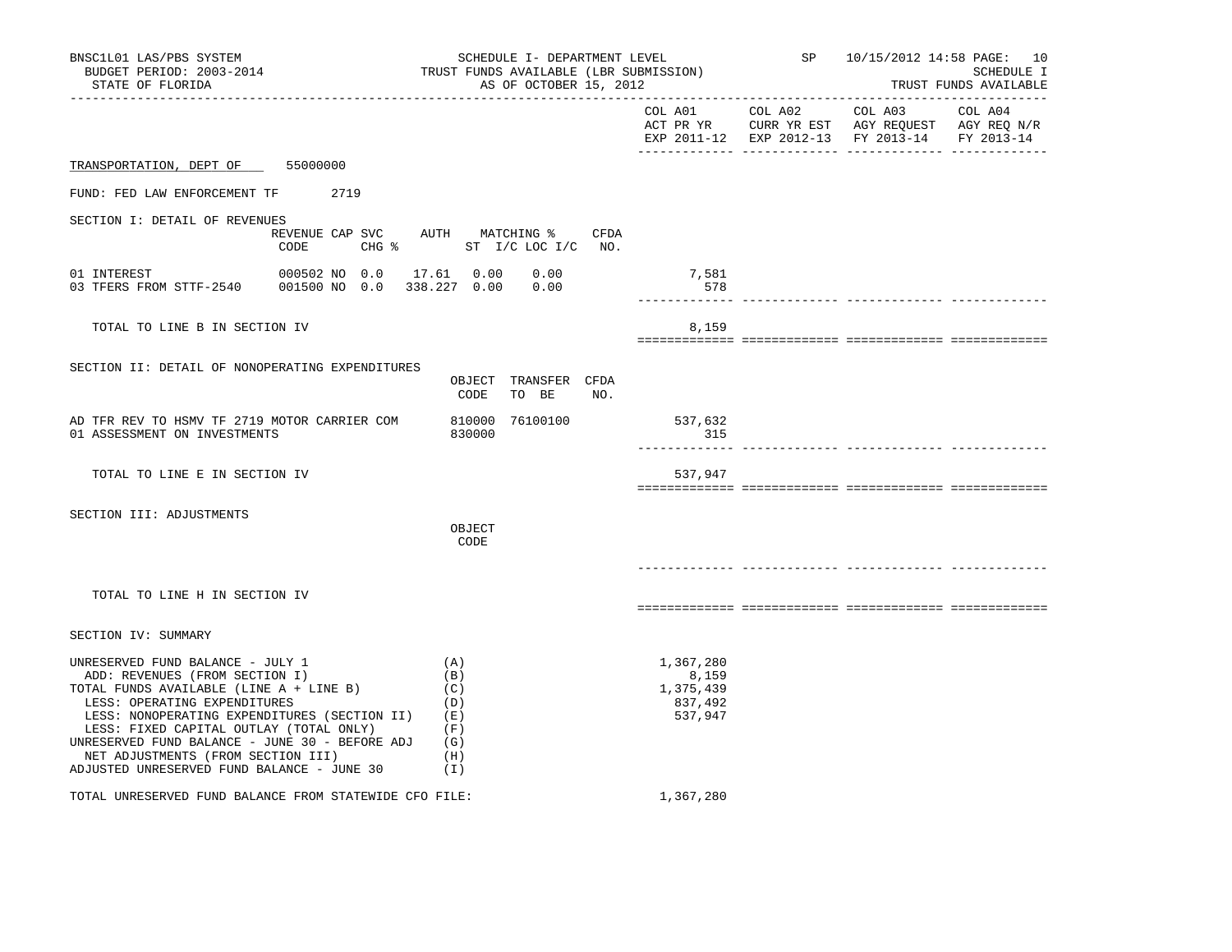| BNSC1L01 LAS/PBS SYSTEM<br>BUDGET PERIOD: 2003-2014<br>STATE OF FLORIDA                                                                                                                                                       | SCHEDULE I- DEPARTMENT LEVEL<br>TRUST FUNDS AVAILABLE (LBR SUBMISSION)<br>AS OF OCTOBER 15, 2012 |                                                                   |                          | SP 10/15/2012 14:58 PAGE: 11<br>SCHEDULE I<br>TRUST FUNDS AVAILABLE<br>_______________________ |            |
|-------------------------------------------------------------------------------------------------------------------------------------------------------------------------------------------------------------------------------|--------------------------------------------------------------------------------------------------|-------------------------------------------------------------------|--------------------------|------------------------------------------------------------------------------------------------|------------|
|                                                                                                                                                                                                                               |                                                                                                  |                                                                   |                          | EXP 2011-12 EXP 2012-13 FY 2013-14                                                             | FY 2013-14 |
| TRANSPORTATION, DEPT OF 55000000                                                                                                                                                                                              |                                                                                                  |                                                                   |                          |                                                                                                |            |
| FUND: TOLL FAC REVOLVING TF 2729                                                                                                                                                                                              |                                                                                                  |                                                                   |                          |                                                                                                |            |
| SECTION I: DETAIL OF REVENUES                                                                                                                                                                                                 |                                                                                                  |                                                                   |                          |                                                                                                |            |
| REVENUE CAP SVC<br>CODE                                                                                                                                                                                                       | AUTH MATCHING %<br>CFDA<br>CHG % ST I/C LOC I/C NO.                                              |                                                                   |                          |                                                                                                |            |
| 01 INTEREST<br>000502 NO 0.0<br>002300 NO 0.0 338.251 0.00 0.00<br>02 REPAYMENT ON LOANS                                                                                                                                      | 17.61  0.00  0.00                                                                                | 298,671<br>3,505,615                                              |                          | ____________ __________                                                                        |            |
| TOTAL TO LINE B IN SECTION IV                                                                                                                                                                                                 |                                                                                                  | 3,804,286                                                         |                          |                                                                                                |            |
|                                                                                                                                                                                                                               |                                                                                                  |                                                                   |                          |                                                                                                |            |
| SECTION II: DETAIL OF NONOPERATING EXPENDITURES                                                                                                                                                                               | OBJECT TRANSFER CFDA<br>CODE<br>TO BE NO.                                                        |                                                                   |                          |                                                                                                |            |
| 01 ASSESSMENT ON INVESTMENTS<br>12 TRANSFER TO STTF (2540)                                                                                                                                                                    | 830000<br>899000                                                                                 | 23,475                                                            | 24,329,482               |                                                                                                |            |
| TOTAL TO LINE E IN SECTION IV                                                                                                                                                                                                 |                                                                                                  |                                                                   | 23, 475 24, 329, 482     |                                                                                                |            |
| SECTION III: ADJUSTMENTS                                                                                                                                                                                                      | OBJECT<br>CODE                                                                                   |                                                                   |                          |                                                                                                |            |
| 02 DEDUCT CURRENT YEAR RESERVE<br>07 PRIOR YEAR FCO REVERSIONS                                                                                                                                                                | 991000<br>991000                                                                                 | $23,550,300 -$<br>500,000                                         |                          | ------------- ------------- -------                                                            |            |
| TOTAL TO LINE H IN SECTION IV                                                                                                                                                                                                 |                                                                                                  | $23,050,300 -$                                                    |                          |                                                                                                |            |
| SECTION IV: SUMMARY                                                                                                                                                                                                           |                                                                                                  |                                                                   |                          |                                                                                                |            |
| UNRESERVED FUND BALANCE - JULY 1<br>ADD: REVENUES (FROM SECTION I)<br>TOTAL FUNDS AVAILABLE (LINE A + LINE B)<br>LESS: OPERATING EXPENDITURES                                                                                 | (A)<br>(B)<br>(C)<br>(D)                                                                         | 47,598,971<br>3,804,286<br>51,403,257                             | 24,329,482<br>24,329,482 |                                                                                                |            |
| LESS: NONOPERATING EXPENDITURES (SECTION II)<br>LESS: FIXED CAPITAL OUTLAY (TOTAL ONLY)<br>UNRESERVED FUND BALANCE - JUNE 30 - BEFORE ADJ<br>NET ADJUSTMENTS (FROM SECTION III)<br>ADJUSTED UNRESERVED FUND BALANCE - JUNE 30 | (E)<br>(F)<br>(G)<br>(H)<br>(I)                                                                  | 23,475<br>4,000,000<br>47,379,782<br>$23,050,300 -$<br>24,329,482 | 24, 329, 482             |                                                                                                |            |
| TOTAL UNRESERVED FUND BALANCE FROM STATEWIDE CFO FILE:                                                                                                                                                                        |                                                                                                  | 47,598,971                                                        |                          |                                                                                                |            |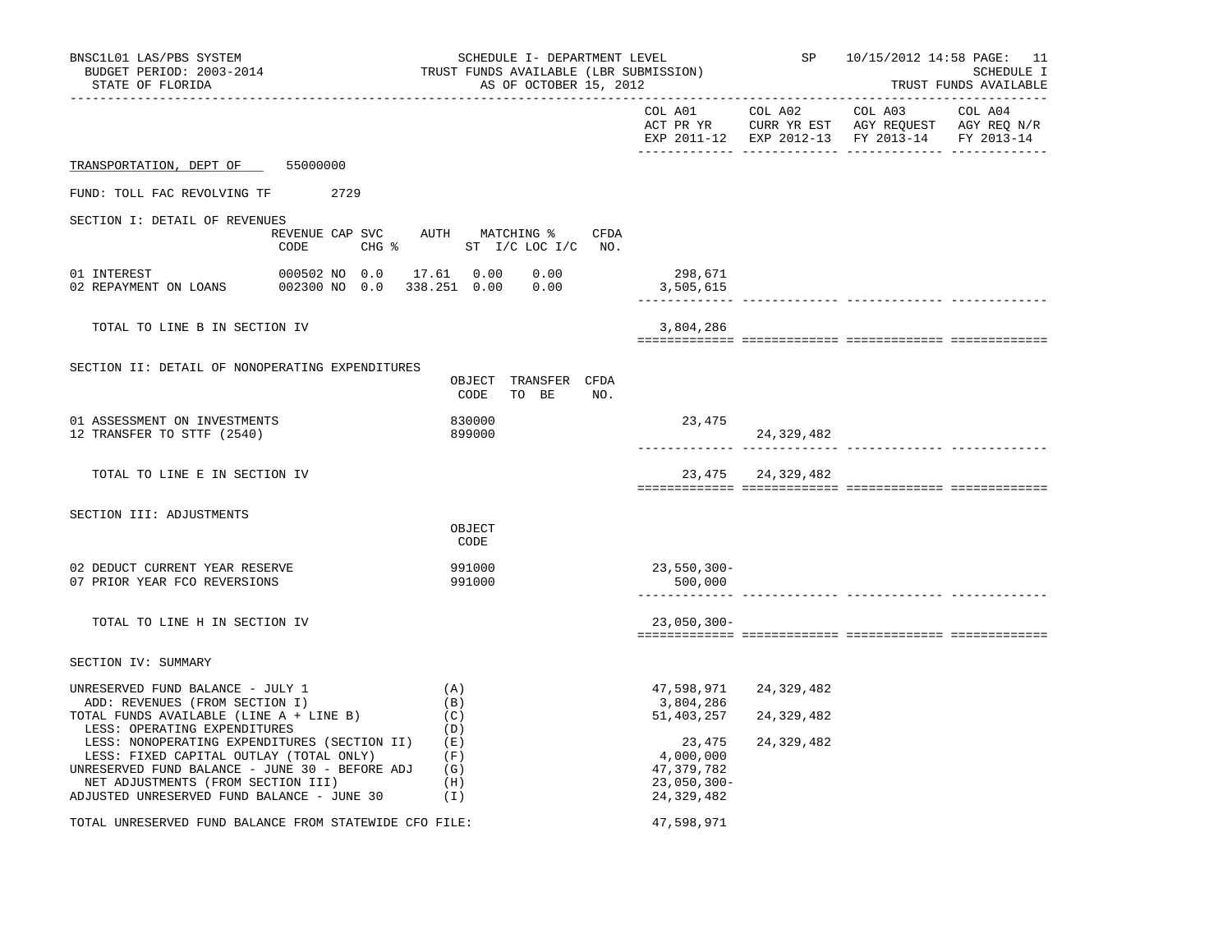| BNSC1L01 LAS/PBS SYSTEM<br>BUDGET PERIOD: 2003-2014 TRUST FUNDS AVAILABLE (LBR SUBMISSION)<br>STATE OF FLORIDA | SCHEDULE I- DEPARTMENT LEVEL<br>AS OF OCTOBER 15, 2012 |                                     | SP 10/15/2012 14:58 PAGE: 12          | SCHEDULE I<br>TRUST FUNDS AVAILABLE  |                                      |
|----------------------------------------------------------------------------------------------------------------|--------------------------------------------------------|-------------------------------------|---------------------------------------|--------------------------------------|--------------------------------------|
|                                                                                                                |                                                        | COL A01<br>ACT PR YR<br>EXP 2011-12 | COL A02<br>CURR YR EST<br>EXP 2012-13 | COL A03<br>AGY REQUEST<br>FY 2013-14 | COL A04<br>AGY REQ N/R<br>FY 2013-14 |
| TRANSPORTATION, DEPT OF 55000000                                                                               |                                                        |                                     |                                       |                                      |                                      |
| 2729<br>FUND: TOLL FAC REVOLVING TF                                                                            |                                                        |                                     |                                       |                                      |                                      |
| SCHEDULE IB: DETAIL OF UNRESERVED FUND BALANCE                                                                 | FUNDING SOURCE<br>STATE (S)<br>NONSTATE (N)            |                                     |                                       |                                      |                                      |
| 01 REPAYMENT ON LOANS                                                                                          | S                                                      | 24,329,482                          |                                       |                                      |                                      |
| ADJUSTED UNRESERVED FUND BALANCE - JUNE 30                                                                     |                                                        | 24,329,482                          |                                       |                                      |                                      |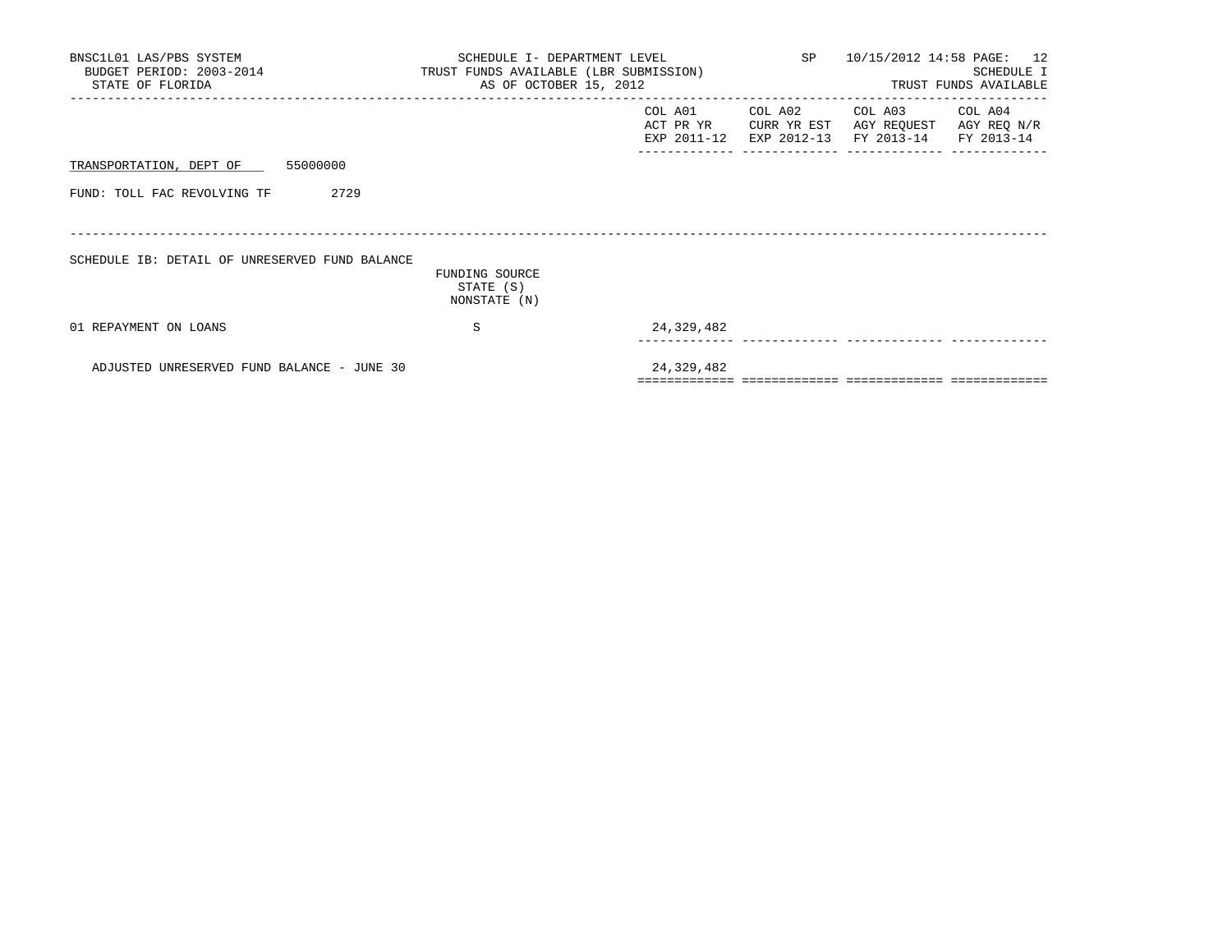| BNSC1L01 LAS/PBS SYSTEM<br>STATE OF FLORIDA                                                                                                                                                   |                                              | SCHEDULE I- DEPARTMENT LEVEL SOMETHED SP 10/15/2012 14:58 PAGE: 13<br>BUDGET PERIOD: 2003-2014 TRUST FUNDS AVAILLABLE (LBR SUBMISSION) SP 10/15/2012 14:58 PAGE: 13<br>CENTER OF TION OF THE SUBMISSION SALE AND TRUST SUBMISSION SE<br>AS OF OCTOBER 15, 2012 |                          |                            |                               |     |                                                                                                                                                                                                                                                                                                          | TRUST FUNDS AVAILABLE |                                                                                             |  |
|-----------------------------------------------------------------------------------------------------------------------------------------------------------------------------------------------|----------------------------------------------|----------------------------------------------------------------------------------------------------------------------------------------------------------------------------------------------------------------------------------------------------------------|--------------------------|----------------------------|-------------------------------|-----|----------------------------------------------------------------------------------------------------------------------------------------------------------------------------------------------------------------------------------------------------------------------------------------------------------|-----------------------|---------------------------------------------------------------------------------------------|--|
|                                                                                                                                                                                               |                                              |                                                                                                                                                                                                                                                                |                          |                            |                               |     |                                                                                                                                                                                                                                                                                                          |                       | ACT PR YR CURR YR EST AGY REQUEST AGY REQ N/R EXP 2011-12 EXP 2012-13 FY 2013-14 FY 2013-14 |  |
| TRANSPORTATION, DEPT OF 55000000                                                                                                                                                              |                                              |                                                                                                                                                                                                                                                                |                          |                            |                               |     |                                                                                                                                                                                                                                                                                                          |                       |                                                                                             |  |
| FUND: TRANSPORT DISADVANTAGED TF 2731                                                                                                                                                         |                                              |                                                                                                                                                                                                                                                                |                          |                            |                               |     |                                                                                                                                                                                                                                                                                                          |                       |                                                                                             |  |
| SECTION I: DETAIL OF REVENUES                                                                                                                                                                 | REVENUE CAP SVC AUTH MATCHING % CFDA<br>CODE |                                                                                                                                                                                                                                                                |                          |                            | CHG % ST I/C LOC I/C NO.      |     |                                                                                                                                                                                                                                                                                                          |                       |                                                                                             |  |
| 05 TFER IN STTF-2540 BLOCK 001510 NO 0.0<br>07 TFERS FROM AHCA-1000 001510 NO 0.0<br>11 TFERS FROM ACHA-2474   001510 NO 0.0   427   0.00                                                     |                                              |                                                                                                                                                                                                                                                                | 341.052 0.00<br>427 0.00 |                            | 0.00<br>0.00                  |     | $\begin{array}{cccc} 0.00 & 682,301 & 582,262 & 582,262 \\ 0.00 & 19,974,269 & 20,029,000 & 20,931,970 \\ 0.00 & 7,400,000 & 7,400,000 & 17,400,000 \end{array}$<br>$0.00$ 20.205 12,463,078 12,463,078 13,256,356<br>20.205 26,841,744 23,636,892 23,636,892<br>20.205 34,104,085 37,414,741 37,414,741 |                       | 17,400,000                                                                                  |  |
| TOTAL TO LINE B IN SECTION IV                                                                                                                                                                 |                                              |                                                                                                                                                                                                                                                                |                          |                            |                               |     | 101,465,477 101,525,973 113,222,221                                                                                                                                                                                                                                                                      |                       |                                                                                             |  |
| SECTION II: DETAIL OF NONOPERATING EXPENDITURES                                                                                                                                               |                                              |                                                                                                                                                                                                                                                                |                          | CODE                       | OBJECT TRANSFER CFDA<br>TO BE | NO. |                                                                                                                                                                                                                                                                                                          |                       |                                                                                             |  |
| 01 ASSESSMENT ON INVESTMENTS                                                                                                                                                                  |                                              |                                                                                                                                                                                                                                                                |                          | 830000                     |                               |     |                                                                                                                                                                                                                                                                                                          |                       | $33,615$ $33,504$ $37,363$                                                                  |  |
| TOTAL TO LINE E IN SECTION IV                                                                                                                                                                 |                                              |                                                                                                                                                                                                                                                                |                          |                            |                               |     |                                                                                                                                                                                                                                                                                                          |                       | 33,615 33,504 37,363                                                                        |  |
| SECTION III: ADJUSTMENTS                                                                                                                                                                      |                                              |                                                                                                                                                                                                                                                                |                          | OBJECT<br>CODE             |                               |     |                                                                                                                                                                                                                                                                                                          |                       |                                                                                             |  |
| 02 PY OPERATING REVERSIONS AT SEP 30<br>07 CURRENT YEAR SEPT 30 OP REVERSIONS<br>08 FINANCIAL STATEMENTS ADJUSTMENTS<br>09 ADJUSTMENT TO LINE A PY PAYABLES<br>11 DEDUCT CURRENT YEAR RESERVE |                                              |                                                                                                                                                                                                                                                                | 991000<br>991000         | 991000<br>991000<br>991000 |                               |     | 636,994<br>16<br>8,170,579<br>12,128,024-                                                                                                                                                                                                                                                                | 449,560               |                                                                                             |  |
| TOTAL TO LINE H IN SECTION IV                                                                                                                                                                 |                                              |                                                                                                                                                                                                                                                                |                          |                            |                               |     |                                                                                                                                                                                                                                                                                                          | 3,320,435-449,560     |                                                                                             |  |
|                                                                                                                                                                                               |                                              |                                                                                                                                                                                                                                                                |                          |                            |                               |     |                                                                                                                                                                                                                                                                                                          |                       |                                                                                             |  |